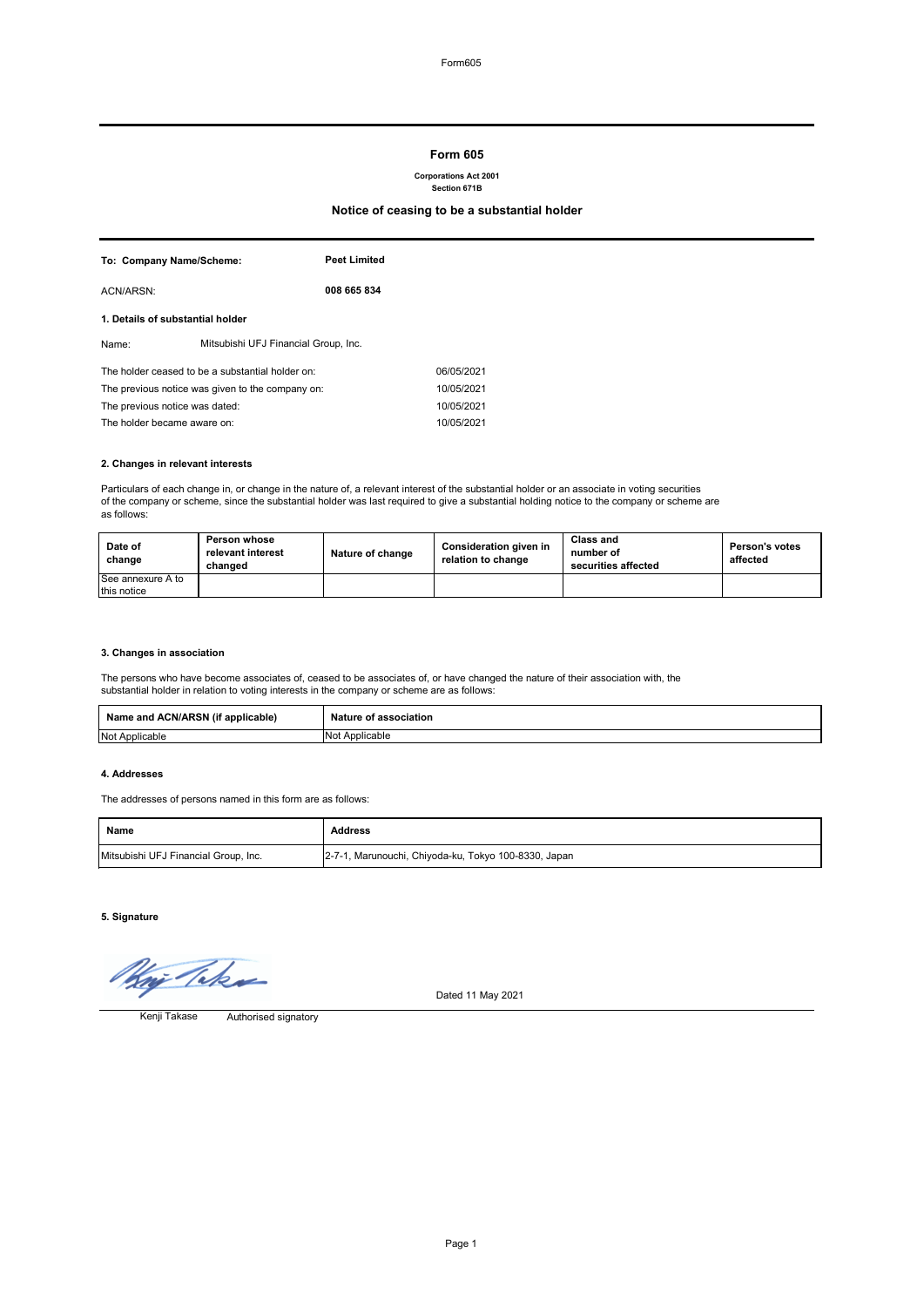### AnnexureA

Authorised signatory Dated 11 May 2021

| Date of change | Person whose relevant interest<br>changed | Nature of change                                                                     | <b>Consideration</b><br>given in relation<br>to change | <b>Class and number of</b><br>securities affected | <b>Person's votes</b><br>affected |
|----------------|-------------------------------------------|--------------------------------------------------------------------------------------|--------------------------------------------------------|---------------------------------------------------|-----------------------------------|
| 6/05/2021      | Mitsubishi UFJ Financial Group, Inc.      | Sale of securities by an entity<br>controlled by Morgan Stanley                      | 580.72                                                 | 476 Ordinary Shares                               | 476                               |
| 6/05/2021      | Mitsubishi UFJ Financial Group, Inc.      | Collateral returned by an entity<br>controlled by Morgan Stanley -<br>see Annexure B | N/A                                                    | 20,488,469 Ordinary<br><b>Shares</b>              | 20,488,469                        |

## **Annexure A**

This is annexure A of 1 page referred to in Form 605, Notice of ceasing to be a substantial holder dated 11 May 2021

Way Take

Kenji Takase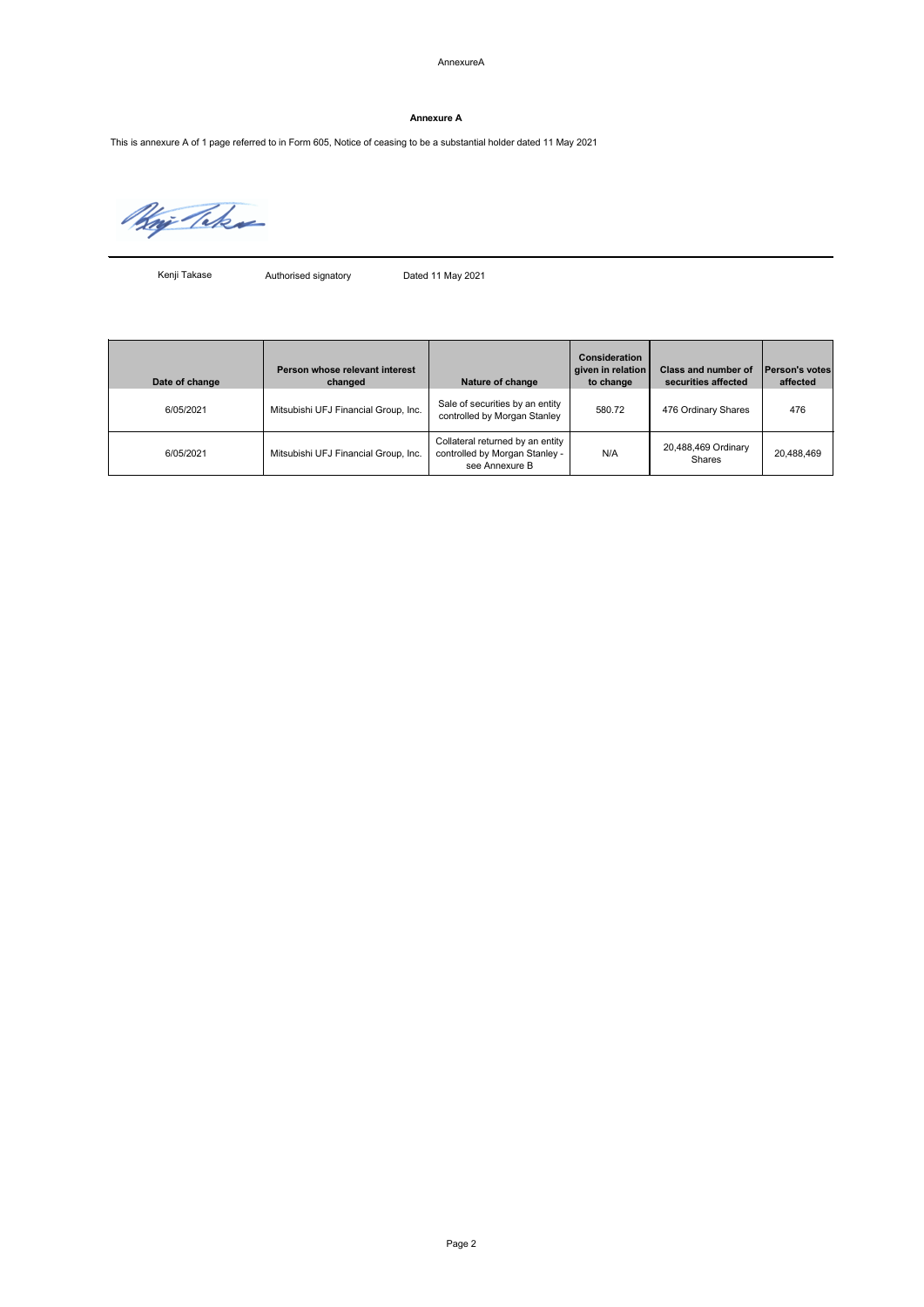AnnexureB

Page 3

Authorised signatory Dated 11 May 2021

| <b>Schedule</b>                                      |                                                                                                                                                                                                                |
|------------------------------------------------------|----------------------------------------------------------------------------------------------------------------------------------------------------------------------------------------------------------------|
| <b>Type of Agreement</b>                             | International Prime Brokerage Agreement                                                                                                                                                                        |
| <b>Parties to agreement</b>                          | Morgan Stanley & Co. International plc for itself and as agent and trustee for and on behalf<br>of the other Morgan Stanley Companies and EQUITY TRUSTEES LIMITED AS TRUSTEE<br>FOR L1 CAPITAL LONG SHORT FUND |
| <b>Transfer Date</b>                                 | 20210506;                                                                                                                                                                                                      |
| <b>Holder of Voting Rights</b>                       | Prime broker has the right to vote securities rehypothecated from the Client.                                                                                                                                  |
| Are there any restrictions on<br>voting rights?      | Yes/No                                                                                                                                                                                                         |
| If yes, detail Not applicable                        |                                                                                                                                                                                                                |
| <b>Scheduled Return Date (if any)</b>                | Open                                                                                                                                                                                                           |
| Does the borrower have the right<br>to return early? | Yes/Ne                                                                                                                                                                                                         |
|                                                      | If yes, detail Prime broker may return shares which were rehypothecated from the client at any time.                                                                                                           |
| Does the lender have the right to<br>recall early?   | Yes/ <del>No</del>                                                                                                                                                                                             |
| those shares by the client.                          | If yes, detail Prime broker will be required to return to the client shares rehypothecated from the client's account upon a sale of                                                                            |
| Will the securities be returned on<br>settlement?    | Yes/ <del>No</del>                                                                                                                                                                                             |

| <b>Schedule</b>                                      |                                                                                                                                                                 |
|------------------------------------------------------|-----------------------------------------------------------------------------------------------------------------------------------------------------------------|
| <b>Type of Agreement</b>                             | International Prime Brokerage Agreement                                                                                                                         |
| <b>Parties to agreement</b>                          | Morgan Stanley & Co. International plc for itself and as agent and trustee for and on behalf<br>of the other Morgan Stanley Companies and CERES CAPITAL PTY LTD |
| <b>Transfer Date</b>                                 | 20210505;                                                                                                                                                       |
| <b>Holder of Voting Rights</b>                       | Prime broker has the right to vote securities rehypothecated from the Client.                                                                                   |
| Are there any restrictions on<br>voting rights?      | Yes/No                                                                                                                                                          |
| If yes, detail Not applicable                        |                                                                                                                                                                 |
| <b>Scheduled Return Date (if any)</b>                | Open                                                                                                                                                            |
| Does the borrower have the right<br>to return early? | Yes/No                                                                                                                                                          |
|                                                      | If yes, detail Prime broker may return shares which were rehypothecated from the client at any time.                                                            |
| Does the lender have the right to<br>recall early?   | Yes/No                                                                                                                                                          |
| those shares by the client.                          | If yes, detail Prime broker will be required to return to the client shares rehypothecated from the client's account upon a sale of                             |
| Will the securities be returned on<br>settlement?    | Yes/No                                                                                                                                                          |

**If yes, detail any exceptions** Upon an Event of Default, the default market value of all Equivalent Securities to be delivered will be determined and on the basis of the amounts so established, an account shall be taken of what is due from each party to the other. The amounts due from one party shall be set off against the amounts due from the other party and only the balance of the account shall be payable.

### **Annexure B**

This is annexure B of 3 pages referred to in Form 605, Notice of ceasing to be a substantial holder dated 11 May 2021

Way Taker

*The below schedules are based on the relevant standard agreements. The entity filing the report will, if requested by the company or responsible entity to whom the prescribed form must be given or ASIC, give a copy of the agreement to the company, responsible entity or ASIC.*

Kenji Takase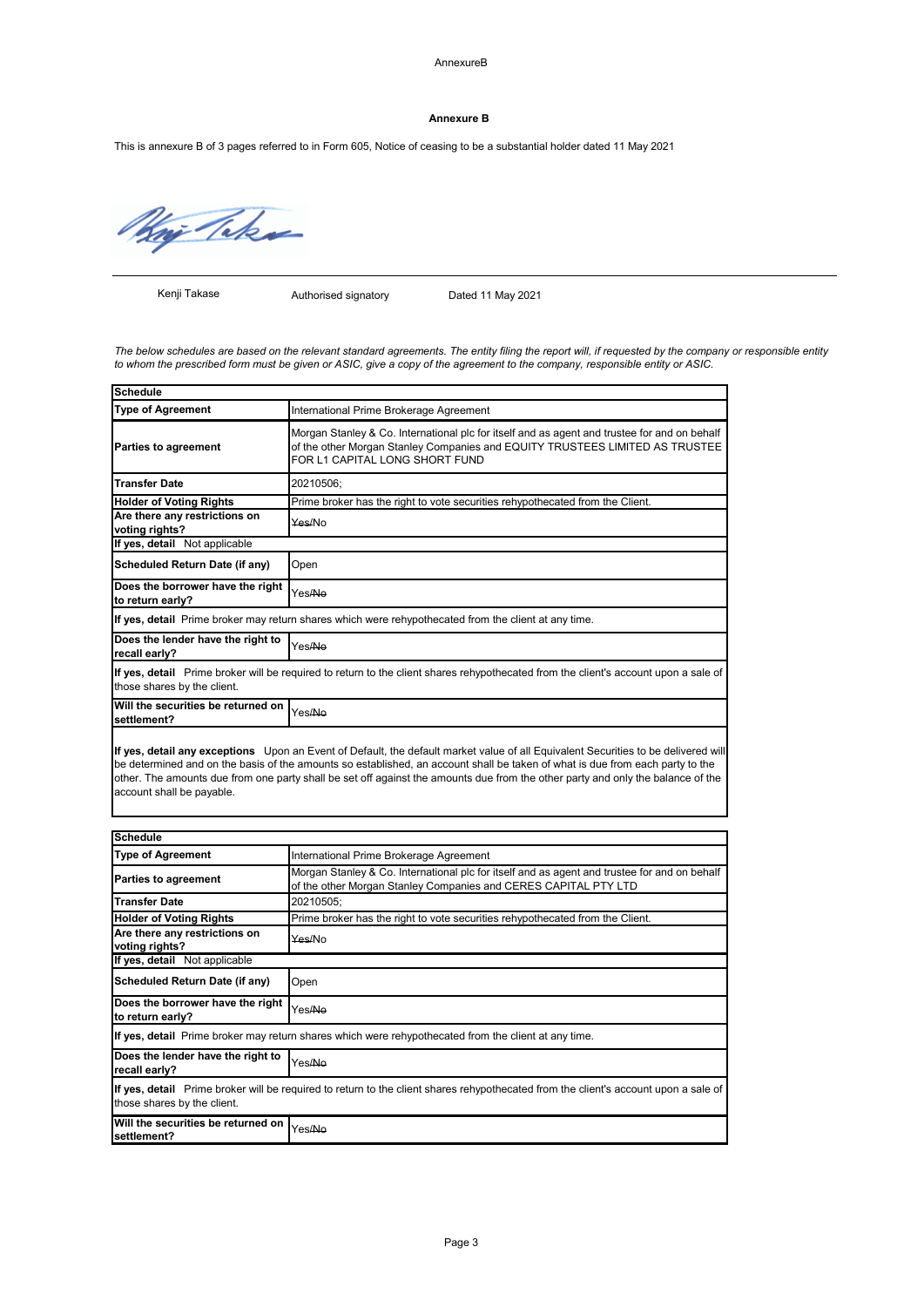Page 4

| <b>Schedule</b>                |                                                                                                                                                                      |
|--------------------------------|----------------------------------------------------------------------------------------------------------------------------------------------------------------------|
| <b>Type of Agreement</b>       | International Prime Brokerage Agreement                                                                                                                              |
| <b>Parties to agreement</b>    | Morgan Stanley & Co. International plc for itself and as agent and trustee for and on behalf<br>of the other Morgan Stanley Companies and L1 LONG SHORT FUND LIMITED |
| <b>Transfer Date</b>           | 20210506:                                                                                                                                                            |
| <b>Holder of Voting Rights</b> | Prime broker has the right to vote securities rehypothecated from the Client.                                                                                        |

| <b>Schedule</b>                                                                                                                                                    |                                                                                                                                                                                         |  |
|--------------------------------------------------------------------------------------------------------------------------------------------------------------------|-----------------------------------------------------------------------------------------------------------------------------------------------------------------------------------------|--|
| <b>Type of Agreement</b>                                                                                                                                           | International Prime Brokerage Agreement                                                                                                                                                 |  |
| <b>Parties to agreement</b>                                                                                                                                        | Morgan Stanley & Co. International plc for itself and as agent and trustee for and on behalf<br>of the other Morgan Stanley Companies and L1 CAPITAL LONG SHORT (MASTER)<br><b>FUND</b> |  |
| <b>Transfer Date</b>                                                                                                                                               | 20210506;                                                                                                                                                                               |  |
| <b>Holder of Voting Rights</b>                                                                                                                                     | Prime broker has the right to vote securities rehypothecated from the Client.                                                                                                           |  |
| Are there any restrictions on<br>voting rights?                                                                                                                    | Yes/No                                                                                                                                                                                  |  |
| If yes, detail Not applicable                                                                                                                                      |                                                                                                                                                                                         |  |
| <b>Scheduled Return Date (if any)</b>                                                                                                                              | Open                                                                                                                                                                                    |  |
| Does the borrower have the right<br>to return early?                                                                                                               | Yes/No                                                                                                                                                                                  |  |
|                                                                                                                                                                    | If yes, detail Prime broker may return shares which were rehypothecated from the client at any time.                                                                                    |  |
| Does the lender have the right to<br>recall early?                                                                                                                 | Yes/No                                                                                                                                                                                  |  |
| If yes, detail Prime broker will be required to return to the client shares rehypothecated from the client's account upon a sale of<br>those shares by the client. |                                                                                                                                                                                         |  |
| Will the securities be returned on<br>settlement?                                                                                                                  | Yes/ <del>No</del>                                                                                                                                                                      |  |
|                                                                                                                                                                    | If yes, detail any exceptions Upon an Event of Default, the default market value of all Equivalent Securities to be delivered will                                                      |  |

| <b>Schedule</b>                                                                                                                                                    |                                                                                                                                                                                         |
|--------------------------------------------------------------------------------------------------------------------------------------------------------------------|-----------------------------------------------------------------------------------------------------------------------------------------------------------------------------------------|
| <b>Type of Agreement</b>                                                                                                                                           | International Prime Brokerage Agreement                                                                                                                                                 |
| <b>Parties to agreement</b>                                                                                                                                        | Morgan Stanley & Co. International plc for itself and as agent and trustee for and on behalf<br>of the other Morgan Stanley Companies and INTEGRATED CORE STRATEGIES (ASIA)<br>PTE LTD. |
| <b>Transfer Date</b>                                                                                                                                               | 20210505;                                                                                                                                                                               |
| <b>Holder of Voting Rights</b>                                                                                                                                     | Prime broker has the right to vote securities rehypothecated from the Client.                                                                                                           |
| Are there any restrictions on<br>voting rights?                                                                                                                    | Yes/No                                                                                                                                                                                  |
| If yes, detail Not applicable                                                                                                                                      |                                                                                                                                                                                         |
| <b>Scheduled Return Date (if any)</b>                                                                                                                              | Open                                                                                                                                                                                    |
| Does the borrower have the right<br>to return early?                                                                                                               | Yes/No                                                                                                                                                                                  |
| If yes, detail Prime broker may return shares which were rehypothecated from the client at any time.                                                               |                                                                                                                                                                                         |
| Does the lender have the right to<br>recall early?                                                                                                                 | Yes/No                                                                                                                                                                                  |
| If yes, detail Prime broker will be required to return to the client shares rehypothecated from the client's account upon a sale of<br>those shares by the client. |                                                                                                                                                                                         |
| Will the securities be returned on<br>settlement?                                                                                                                  | Yes/No                                                                                                                                                                                  |

**If yes, detail any exceptions** Upon an Event of Default, the default market value of all Equivalent Securities to be delivered will be determined and on the basis of the amounts so established, an account shall be taken of what is due from each party to the other. The amounts due from one party shall be set off against the amounts due from the other party and only the balance of the account shall be payable.

be determined and on the basis of the amounts so established, an account shall be taken of what is due from each party to the other. The amounts due from one party shall be set off against the amounts due from the other party and only the balance of the account shall be payable.

**If yes, detail any exceptions** Upon an Event of Default, the default market value of all Equivalent Securities to be delivered will be determined and on the basis of the amounts so established, an account shall be taken of what is due from each party to the other. The amounts due from one party shall be set off against the amounts due from the other party and only the balance of the account shall be payable.